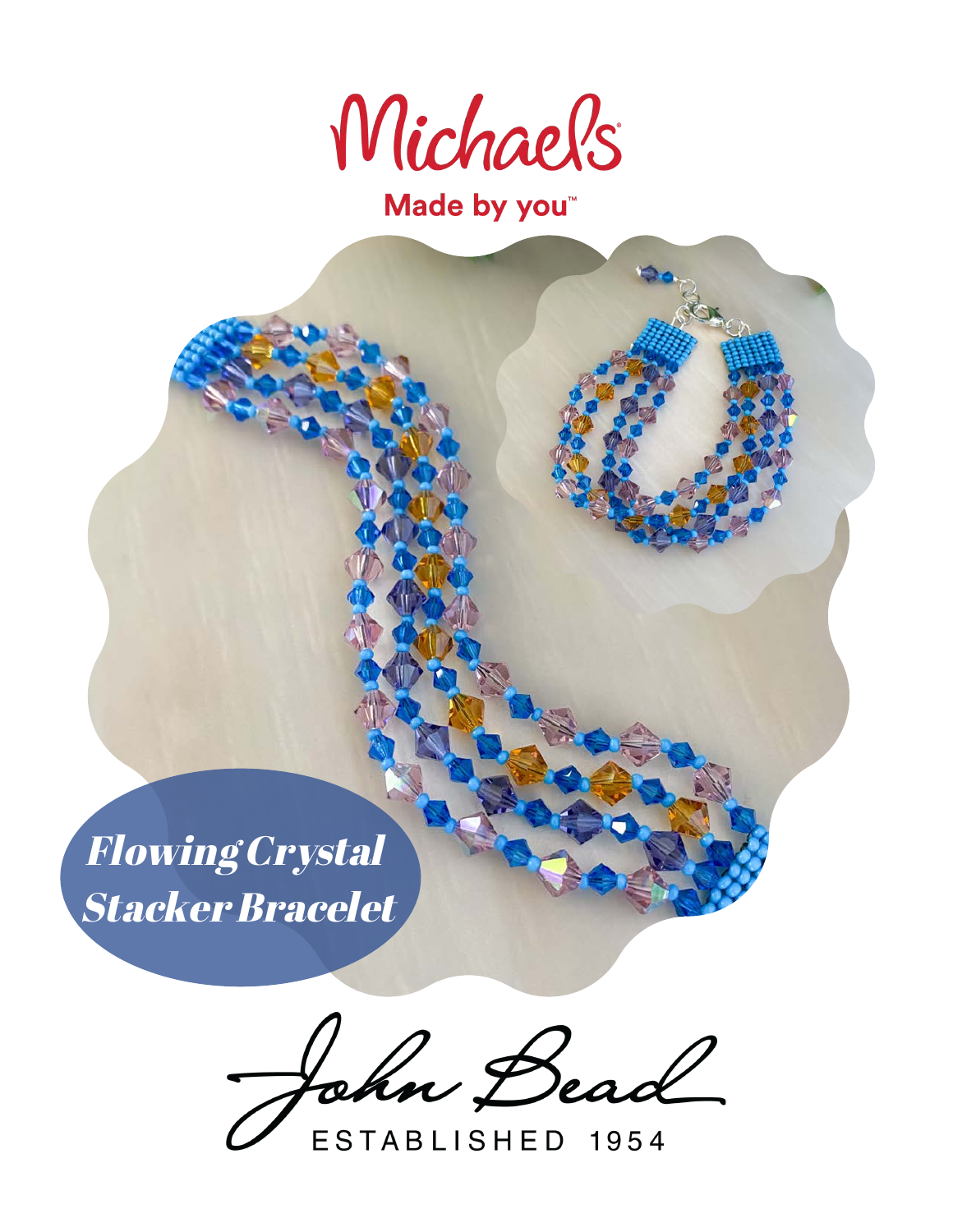## Materials

John Bead Czech Seed Beads, Size 11/0 Opaque Turquoise Blue, SKU 10627223

Bead Landing Czech Preciosa Crystal, 4mm Capri Blue Bicone, SKU 10686733 6mm Light Amethyst Bicone, SKU 10686769 6mm Tanzanite Bicone, SKU 10686734 6mm Light Amethyst AB Bicone, SKU 10686766 6mm Topaz Bicone, SKU 10686755

Wildfire Beading Thread .006, SKU 10104818

Size #12 Beading Needle, SKU 10348545

Assorted Jump Rings, SKU 10443020

Lobster Clasp, SKU 10442989

Beading Mat, SKU 10348546

Intermediate Beadweaving

1 Hour Class

John Bead

STABLISHED 1954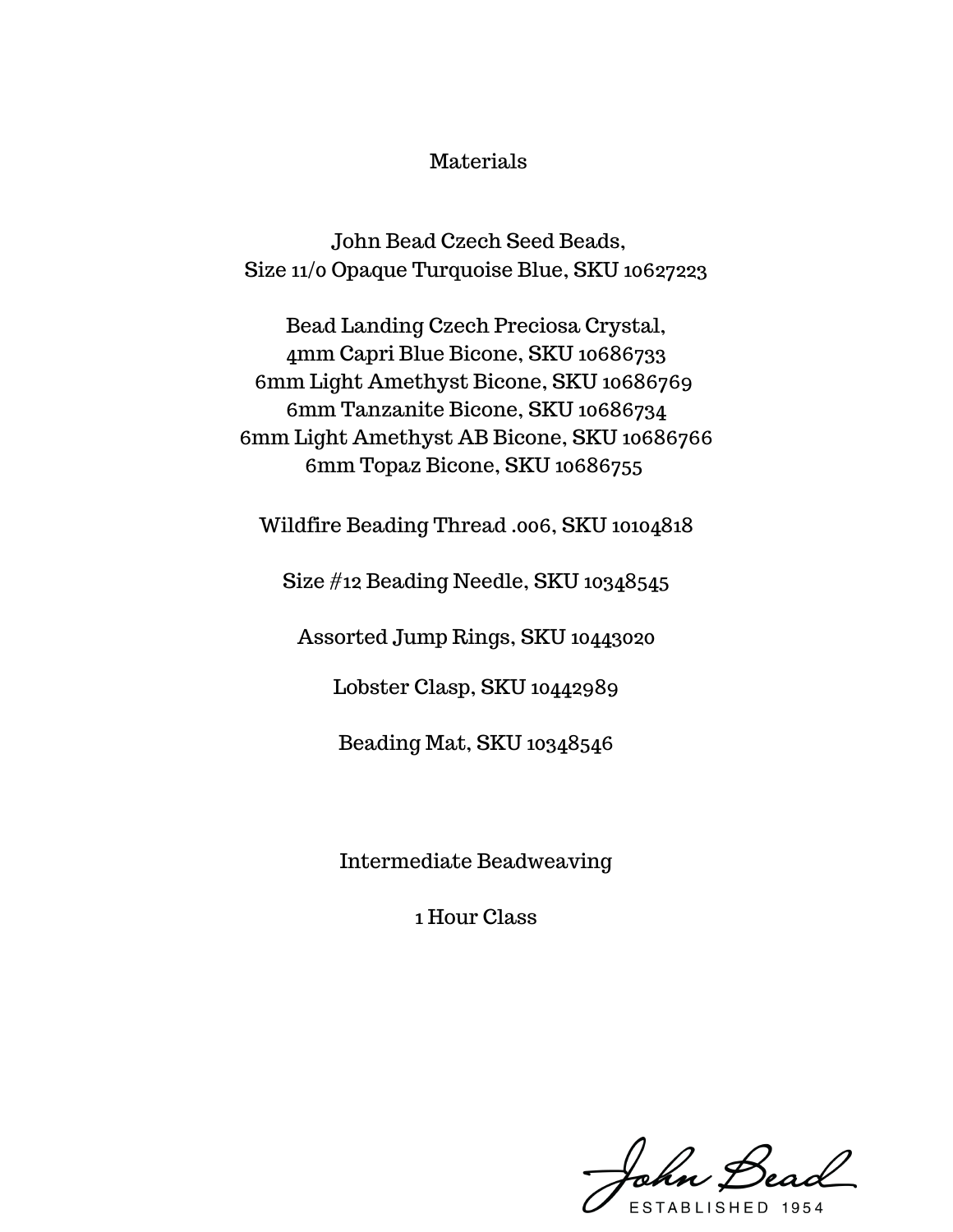In this class we will combine beautiful Czech crystal and seed beads into a flowing river of sparkle. We will show a fun way to create a multistrand bracelet from a bridge of herringbone stitch.

Abbreviations used in this text include: S11 - Size 11/0 Czech Seed Bead, Opaque Turquoise Blue B4 - Size 4mm Czech Crystal Bicone, Capri Blue B6A - Size 6mm Czech Bicone Crystal in Color A, Light Amethyst B6B - Size 6mm Czech Bicone Crystal in Color B, Topaz B6C - Size 6mm Czech Bicone Crystal in Color C, Tanzanite B6D - Size 6mm Czech Bicone Crystal in Color D, Light Amethyst AB

Feel free to create in any colors!

## Step 1

Using Ladder Stitch, create a base of S11, eight columns wide. Cut a comfortable length of working thread and thread a size #12 beading needle. String (4)S11. Go back through the first, (2)S11, forming a square. Continue through the next (2)S<sub>11</sub>.

String (2)S11. Go back through the last (2)S11 and then through the (2)S11 just added. Repeat five more times. Your finished, laddered row should look like this, with eight stacks of two S11 seed beads.



Step 2

Begin herringbone stitch. String (2)S11. Go down through the next S11 in the row, then up through the next S11 in the row. Repeat this to the end of the row. Note, in the first row, you might find it easier to stitch down through both beads in the stack in the laddered row. Subsequent rows would go through single beads. Step up at the end of each row. In this design, thread will show on the side of the bead where you step up.

ohn Bead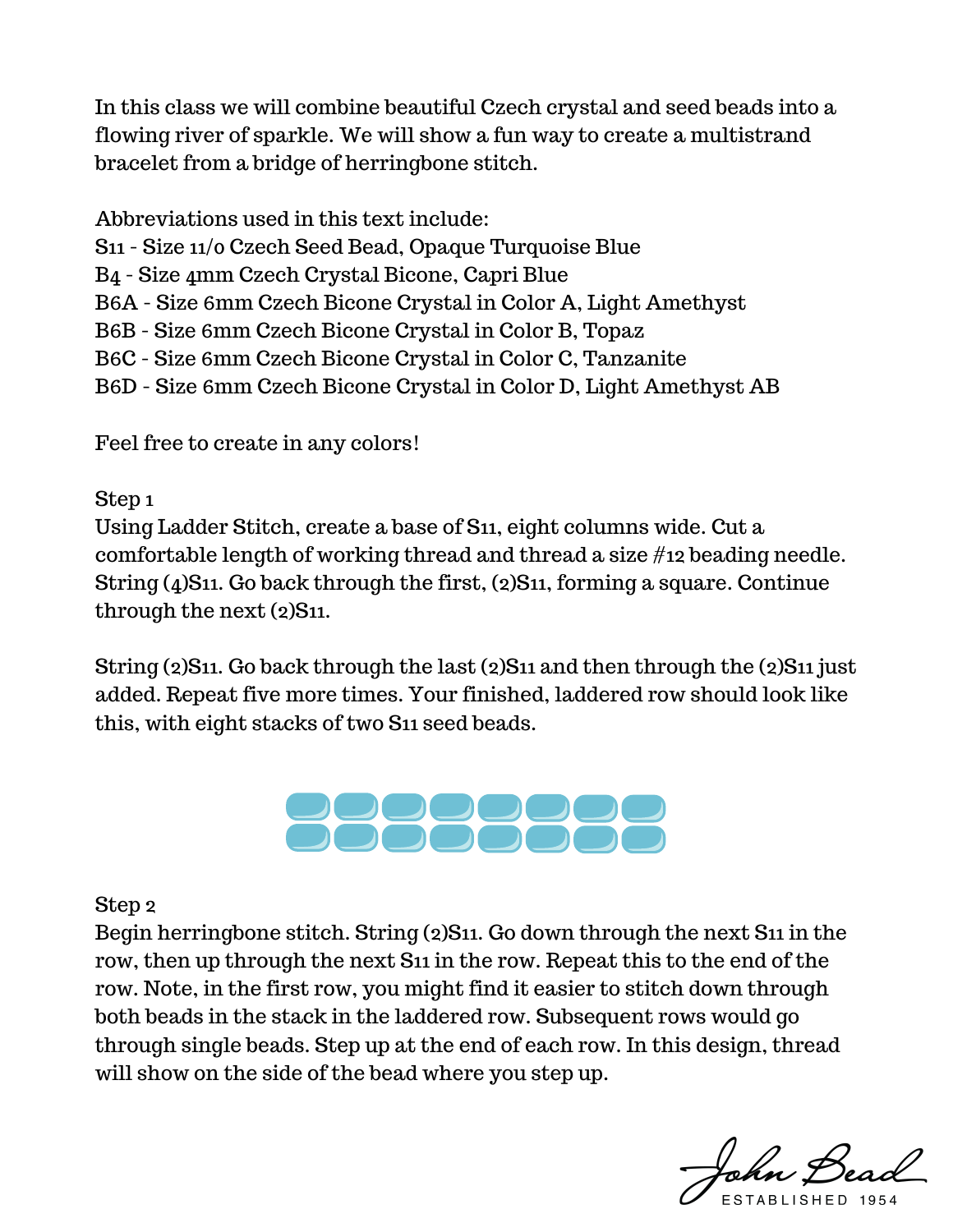A tip I like to share is to make your herringbone turns symmetrically, meaning go down and make the turn on the same row as the last one.



Continue creating herringbone rows until you have a total of 7 rows, including the laddered row.



 $\overline{\mathcal{L}}$ 

ESTABLISHED 1954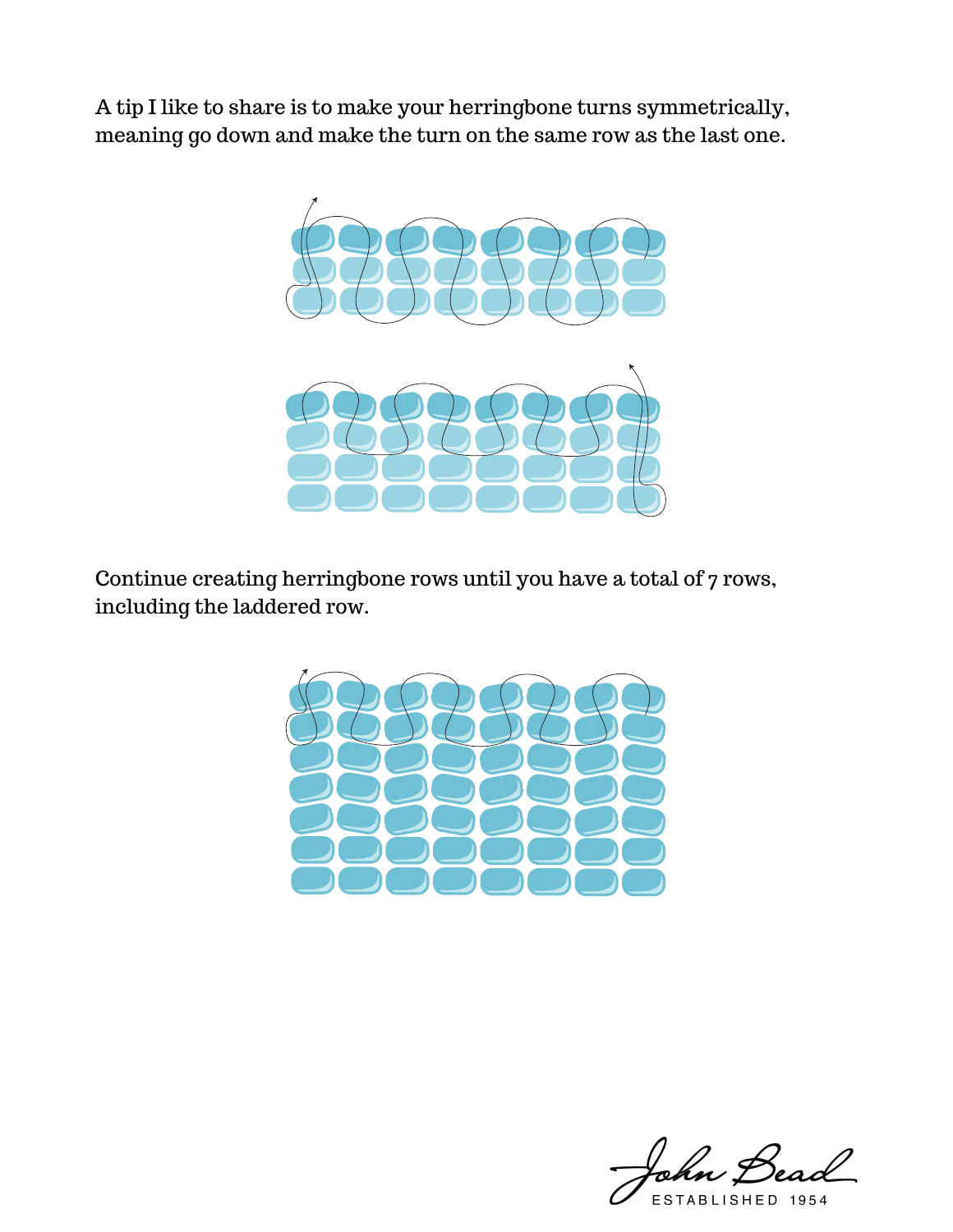Step 3

With your thread exiting from the last herringbone step-up, string a repeat of the following pattern to desired length: (1)B4, (1)S11, (1)B6A, (1)S11. End with (1)B4. String (2)S11. Skipping the last (2)S11 strung, go back through all the beads. When you reach the herringbone section, go through the S11 adjacent to the one your thread exited at the beginning of this step.

Repeat this step to create three more strands, using colors B6B, B6C then B6D for each next strand.



Continue down through the S11 below. Make a turn at any bead. I will sometimes try to turn where I already have a step-up, but any bead will work.



ESTABLISHED 1954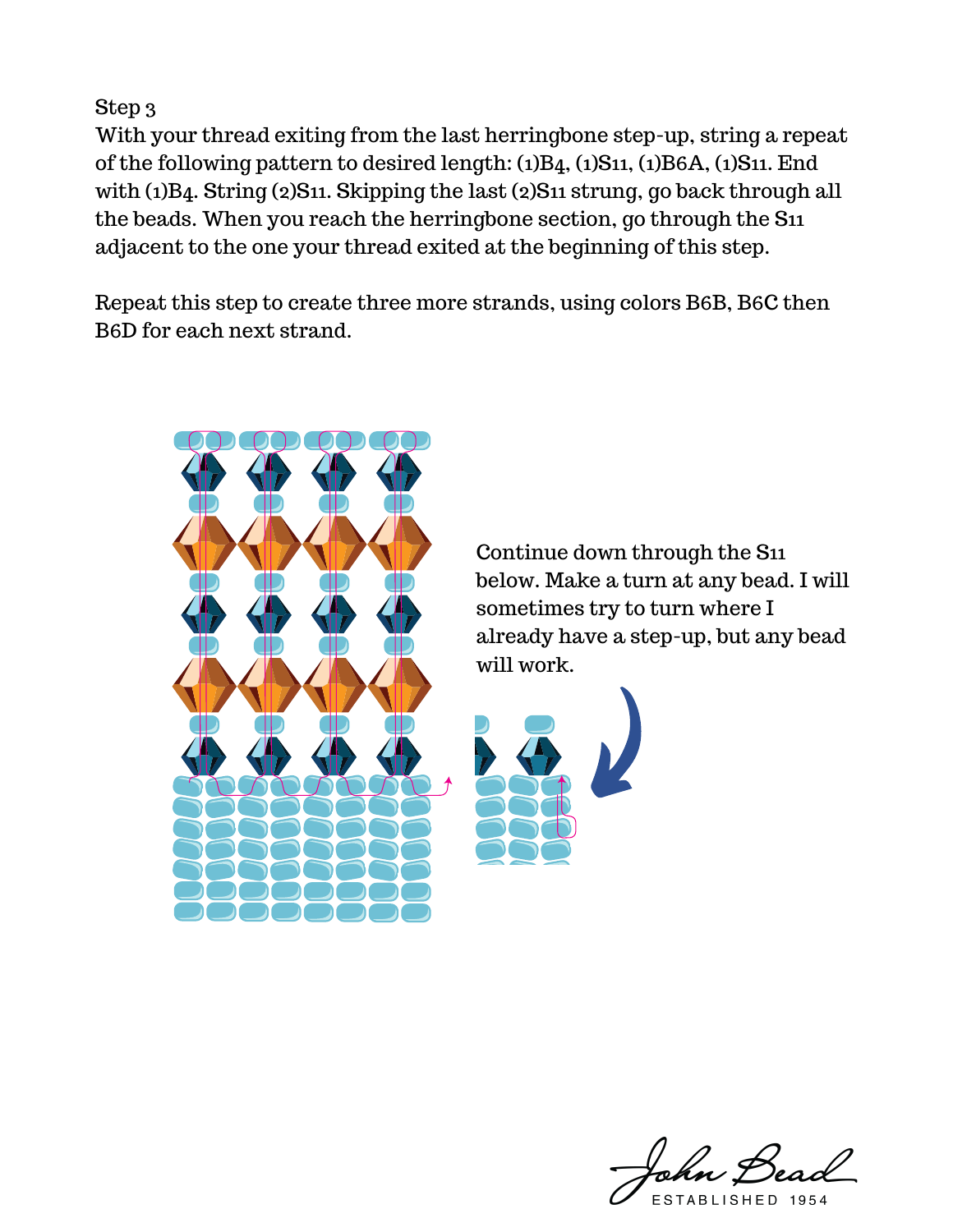## Step 4

Go up through all the beads in the strand above. Exit from one of the S11 above the strand, whichever one is on the outside. String (2)S11. Come down through the adjacent S11. Turn and come up through the next S11 above the next strand. String (1)S11. Go back down through the adjacent (2)S11. Turn and come up through the last (2)S11. String (1)S11 and go down through the S11 below. Come up through the next S11 on the next strand. String (1)S11, then go back through the last (2)S11.

Come back up through the next (2)S11. String (1)S11. Go down through the next S11 below, then up through the next S11. String (2)S11 and go down through the next S11.

Travel down through all the beads in the strand on this side. Make a turn from an S11 below.



ESTABLISHED 1954